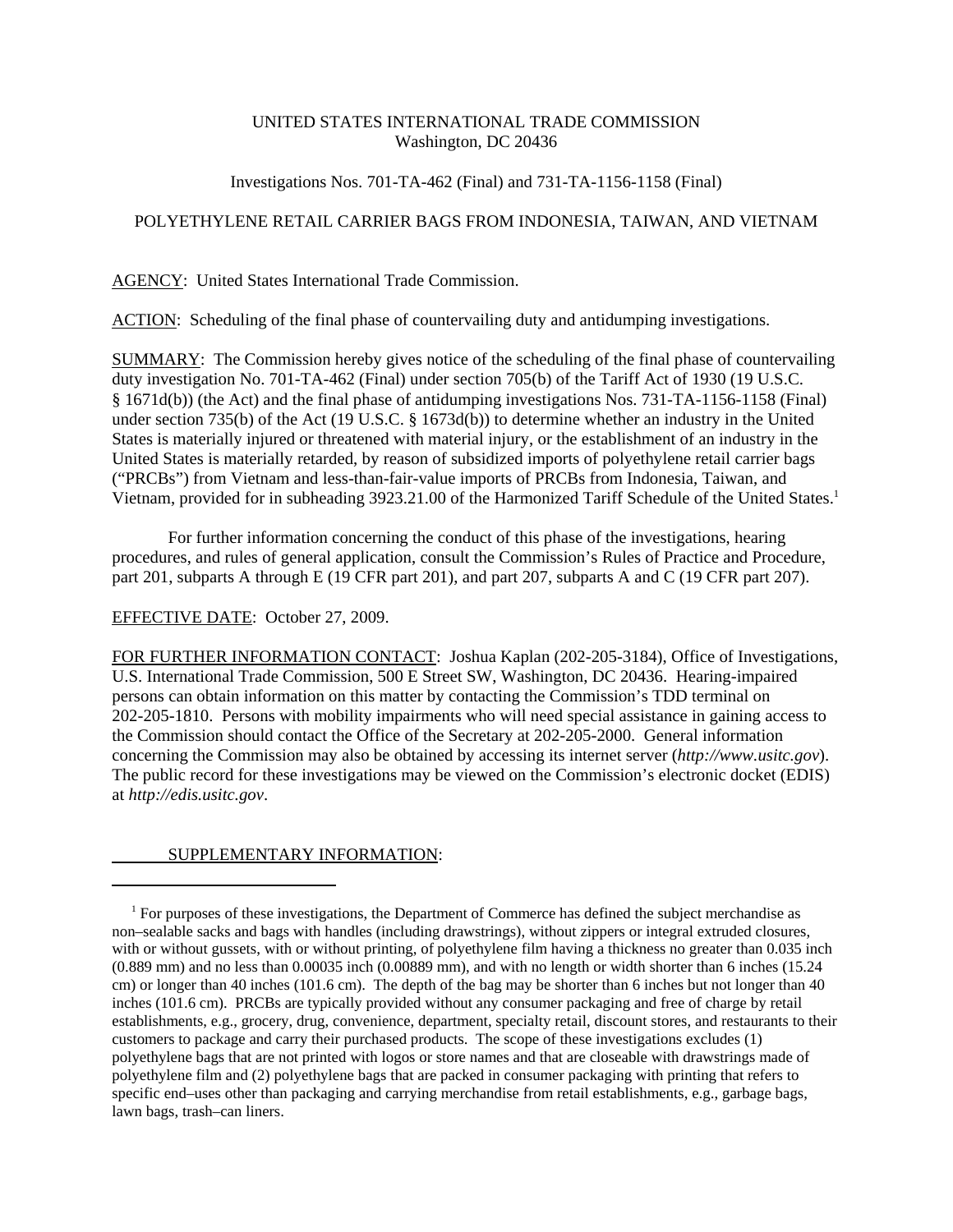Background.--The final phase of these investigations is being scheduled as a result of affirmative preliminary determinations by the Department of Commerce that certain benefits which constitute subsidies within the meaning of section 703 of the Act (19 U.S.C. § 1671b) are being provided to manufacturers, producers, or exporters in Vietnam of PRCBs, and that such products from Indonesia, Taiwan, and Vietnam are being sold in the United States at less than fair value within the meaning of section 733 of the Act (19 U.S.C. § 1673b). The investigations were requested in petitions filed on March 31, 2009, by Hilex Poly Co., LLC, Hartsville, SC and Superbag Corp., Houston, TX.

Participation in the investigations and public service list.--Persons, including industrial users of the subject merchandise and, if the merchandise is sold at the retail level, representative consumer organizations, wishing to participate in the final phase of these investigations as parties must file an entry of appearance with the Secretary to the Commission, as provided in section 201.11 of the Commission's rules, no later than 21 days prior to the hearing date specified in this notice. A party that filed a notice of appearance during the preliminary phase of the investigations need not file an additional notice of appearance during this final phase. The Secretary will maintain a public service list containing the names and addresses of all persons, or their representatives, who are parties to the investigations.

Limited disclosure of business proprietary information (BPI) under an administrative protective order (APO) and BPI service list.--Pursuant to section 207.7(a) of the Commission's rules, the Secretary will make BPI gathered in the final phase of these investigations available to authorized applicants under the APO issued in the investigations, provided that the application is made no later than 21 days prior to the hearing date specified in this notice. Authorized applicants must represent interested parties, as defined by 19 U.S.C. § 1677(9), who are parties to the investigations. A party granted access to BPI in the preliminary phase of the investigations need not reapply for such access. A separate service list will be maintained by the Secretary for those parties authorized to receive BPI under the APO.

Staff report.--The prehearing staff report in the final phase of these investigations will be placed in the nonpublic record on March 2, 2010, and a public version will be issued thereafter, pursuant to section 207.22 of the Commission's rules.

Hearing.--The Commission will hold a hearing in connection with the final phase of these investigations beginning at 9:30 a.m. on March 16, 2010, at the U.S. International Trade Commission Building. Requests to appear at the hearing should be filed in writing with the Secretary to the Commission on or before March 12, 2010. A nonparty who has testimony that may aid the Commission's deliberations may request permission to present a short statement at the hearing. All parties and nonparties desiring to appear at the hearing and make oral presentations should attend a prehearing conference to be held at 9:30 a.m. on March 11, 2010, at the U.S. International Trade Commission Building. Oral testimony and written materials to be submitted at the public hearing are governed by sections 201.6(b)(2), 201.13(f), and 207.24 of the Commission's rules. Parties must submit any request to present a portion of their hearing testimony in camera no later than 7 business days prior to the date of the hearing.

Written submissions.--Each party who is an interested party shall submit a prehearing brief to the Commission. Prehearing briefs must conform with the provisions of section 207.23 of the Commission's rules; the deadline for filing is March 9, 2010. Parties may also file written testimony in connection with their presentation at the hearing, as provided in section 207.24 of the Commission's rules, and posthearing briefs, which must conform with the provisions of section 207.25 of the Commission's rules. The deadline for filing posthearing briefs is March 23, 2010; witness testimony must be filed no later than three days before the hearing. In addition, any person who has not entered an appearance as a party to the